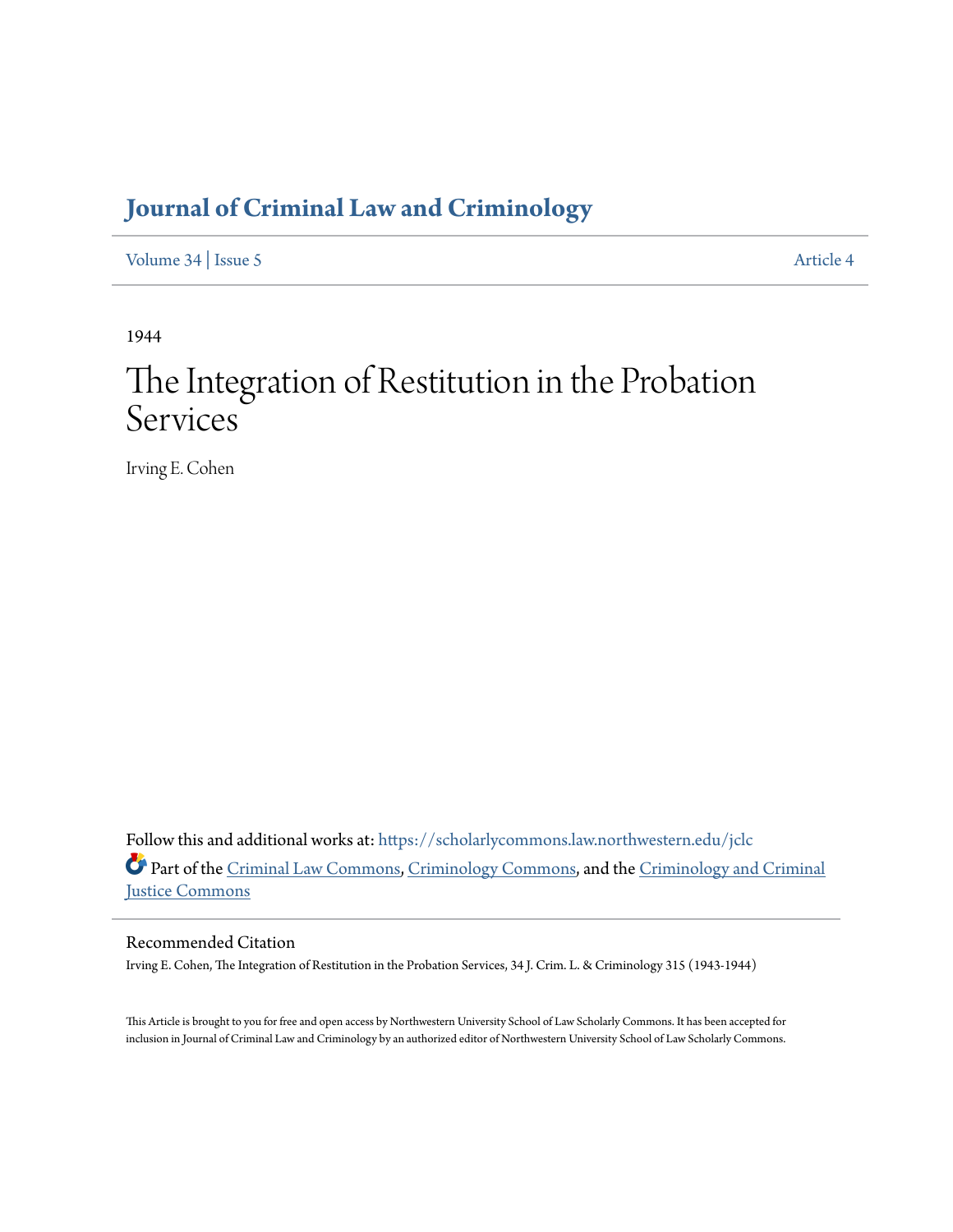## **THE INTEGRATION OF RESTITUTION IN THE PROBATION SERVICES**

## Irving **E.** Cohen<sup>1</sup>

A search through the literature on probation produces little on the subject of restitution as an element in probation services. The implication would seem to be that restitution is of insufficient importance to merit attention, and is merely incidental to the probation services. Assuming that this implication exists in fact, it is the writer's opinion that workers in this field are losing sight of a factor in probation which can be employed much more constructively than it now is.

In the tortuous history of man's punishment of man, restitution has had an established position. It is an ancient institution. In Biblical times, the offender against society paid for his crimes in a quantitative sense, "an eye for an eye, a tooth for a tooth." But the Teutonic laws offered the injured party monetary satisfaction, and often compelled him to accept it. The crimes were met **by** restitution, so that the penal law of ancient communities was not a law of crimes; it was a law of torts. The person injured proceeded against the wrongdoer **by** an ordinary civil action and was compensated in money. Every sort of injury which one freeman might inflict on another could be atoned for **by** "bot"-a money restitution paid to the injured man or his relations. The extent of this restitution depended, firstly, upon the nature and degree of the damage done and, secondly, upon the rank and importance of the person injured. Every man had his class and value, and every form of aggression against a freeman, from a wound to a blow which deprived him of a single tooth, as well as the theft of anything he possessed, had its designated amount of restitution. The amount varied with the different tribes, but the main principle of restitution extended through all groups. Frequently, restitution could not be paid in lump sum, and thus developed a system of payments, the rules of which arose more out of fear of retaliation than from broad humane concepts. If restitution were not paid, vengeance would be sought and blood spilled.1 The Saxons could be cruel enough when bot was not made. How barbarous these people could be may be gleaned from the words of one monarch, "If there be no bot, then his hands be cut off, or his feet, or both, according as the deed may be; and if then he have wrought yet greater wrong, then let his eyes be put out, or his nose and his ears and the upper lip be cut off; or let him be scalped, so that punishment be inflicted and the soul preserved."<sup>2</sup>

**<sup>1</sup>**Probation Department, Court of General Sessions, **N.** Y. City.

**<sup>1</sup>** Pollack and Maitland: History of English Law. **2** Thoree: Laws of Cnut.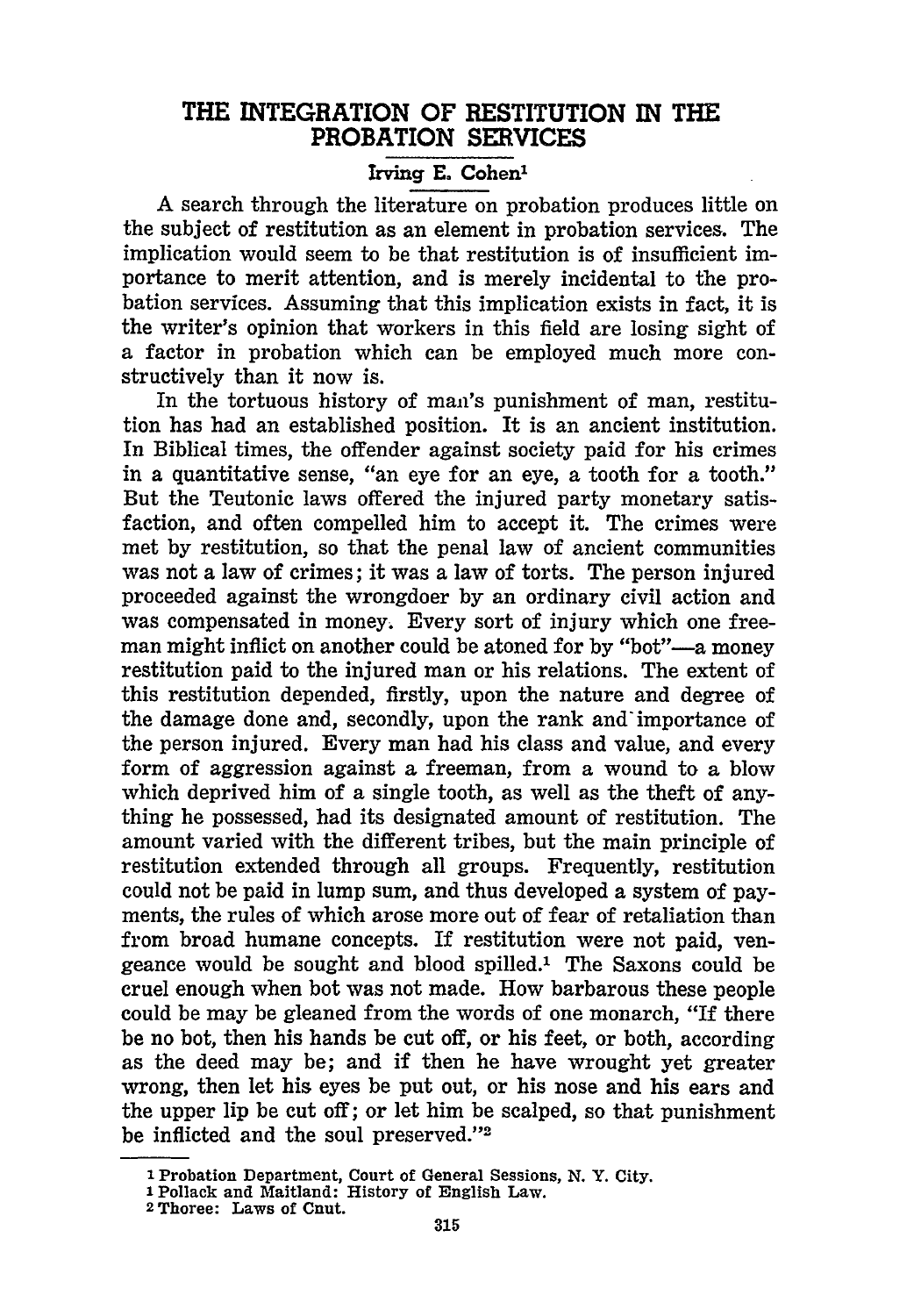In Henry III's reign, the wrongdoer rarely was sent to prison. At the plea roll, the custodiatur which sent him to jail was followed at once by "Finem fecit per unam markam" (or whatever the sum might be) and then came the names of those who acted as guarantors for such payments. The judges did not wish to keep the convicted offender in prison; they wished to make him pay restitution.3 The first stirrings of the common law origins of probation can be detected in these times. But it is interesting to note that this legal device of withholding imprisonment *followed* the concept of restitution, although it was destined to give the latter its greatest impetus. For, although restitution is an ancient institution, its modern practice was stimulated to a large degree by the development **of** the suspended sentence and probation.

Grounded as it is in the history of the handling of the convicted offender, restitution is nevertheless regarded by many workers in the field of probation as having no relation to it. They believe that it belongs in the Sheriff's or Marshall's office, or in some collection agency. They fail to see that, having endured through the centuries, it must possess an inherent worth to society, or it would have been discarded along with other archaic ideas. It has endured because it lends a constructive aspect to the probation process. As a condition of probation, it is readily acceptable to the community, inasmuch as it can be regarded as a sublimation of society's unconscious "lex talionis," with money as the symbol of retaliation. It is a departure from the retaliation through physical punishment of the past era, and is therefore in consonance with those humanizing processes which inhibit the expression of primitive emotions of revenge and ostracism, and channelize them instead into controlled sublimations. However, it imposes a form of "mea culpa" on the offender on probation without the degradation and hurt that so often embitters a man against society and fixes him in criminal behavior. This has been the philosophy behind the emergence of restitution in probation, and it is fast becoming a more accepted method of treatment where probation, and not institutionalization, is indicated. It is a philosophy which is articulated by the community's demand for the probationer "to make good what he had stolen," or, as the formal report to the court expresses it, "The complainant will be in accord with the court's efforts to establish terms of restitution."

The very wording of the probation report, that the community in the person of the complainant will be "in accord with the court's terms of restitution," signifies the social aspects of restitution. It is an authorization in duality: (1) To impress upon the offender society's punitive power, and (2) to temper such power with com-

**<sup>3</sup>** Pollock and Maitland: History of English Law.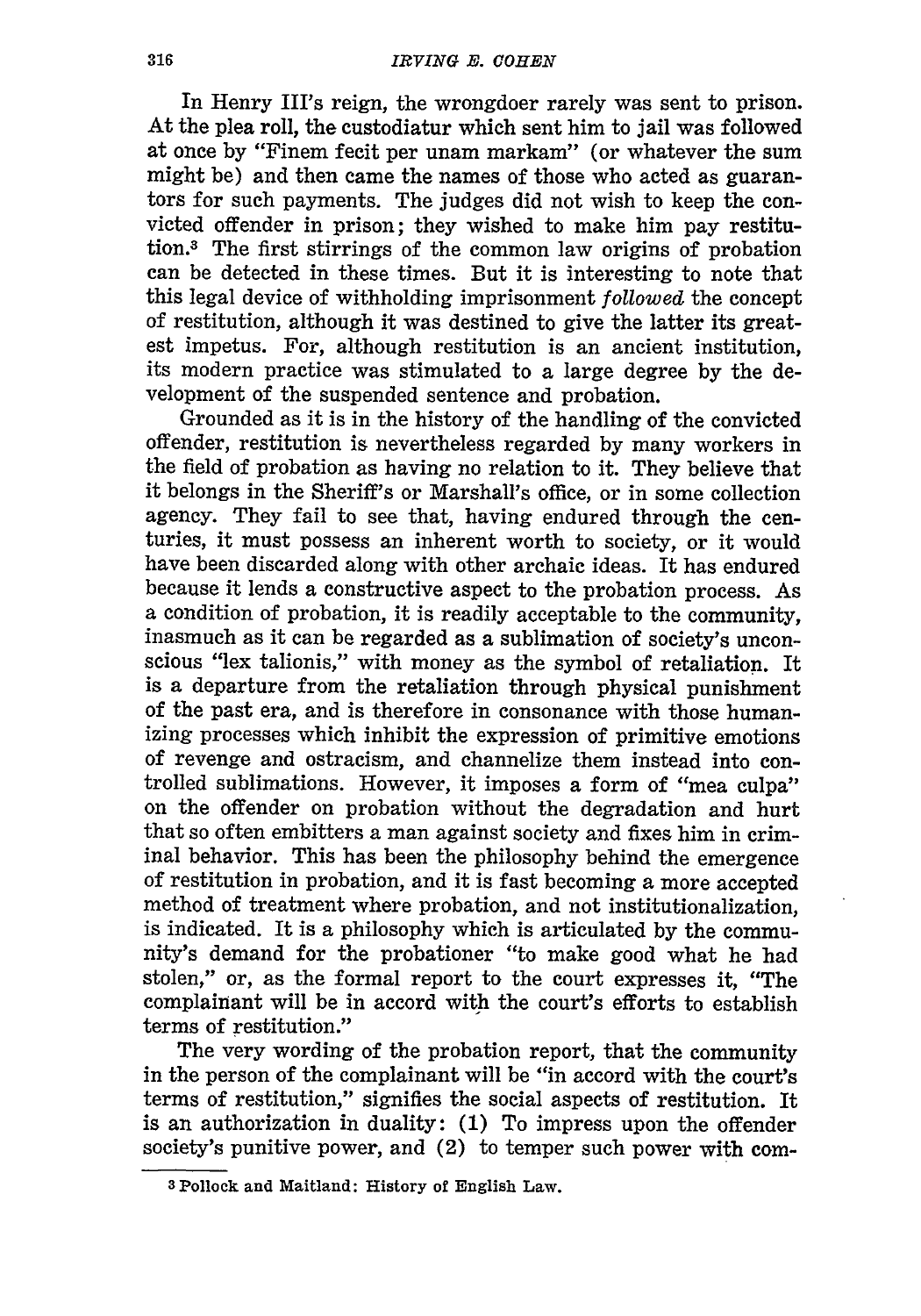passion. Society's disapproval of the social deviate thus becomes articulated, and, at the same time, society does not lose one of its members. How much more civilized and advanced our thinking has become is clearly evident when we recall that not so long ago we were maiming individuals for those very infractions of the law for which we now ask restitution in money.

Although frequently restitution is a burden to the probation worker, there are elements inherent in it that can be of definite value to both the probationer and the probation worker. To the probationer, the police and court experiences are usually traumatic to a degree. He undergoes marked emotional strain and anxiety. He can barely reconstruct the situation in the confusion and oppressive feelings of personal degradation and social ostracism. He has a presentiment of punishment by imprisonment, the stigma attached to it, and the worries over family distress. Probation with restitution as a condition is a relief. At that point, probation and restitution can best be interpreted, and the role of the probation worker in relation to them can most readily relate itself. Where the probationer has been helped to achieve an acceptance of his responsibilities for restitution, there is a concurrent imposition of self-discipline which is more valuable than an imposed discipline. It is carried over to his other responsibilities under probation, and lightens the task of supervising him. Attempts, therefore, to win him over to an acceptance of full restitution, not as a forced imposition, but as a goal in rehabilitation, merits our attention.

The benefits resulting therefrom are (1) a better relationship with the probation worker, (2) a greater awareness of the meaning to him of probation, **(3)** a resolution of his inner conflicts, arising from the forces within him rejecting restitution, (4) the satisfaction he ultimately derives in a job well done, and **(5)** decrease of tension and anxiety. It is a discipline society expects us all to acquire-the payment of a just debt. Instead of becoming a barren and vindictive form of punishment or a discipline imposed, it can be employed to foster self-help. For, as Judge Perkins of the Boston Juvenile Court remarked, "The central controlling fact in the correction of people is that correction is selfcorrection, and that they have the final decision as to whether they will or will not make the necessary effort. *They* decide whether they will or they won't. We don't-To accomplish our purpose we must *get them to do something, not merely do something for them;* for if they are to correct their faults, they must do it by selfdiscipline, and that involves systematic and persistent effort **by** them.<sup>4"</sup> It is a common experience of practitioners to observe the keen pleasure expressed by probationers on liquidating their res-

**<sup>4</sup>**Journal Criminal Law and Criminology-July 1942, Vol. **33,** No. 2.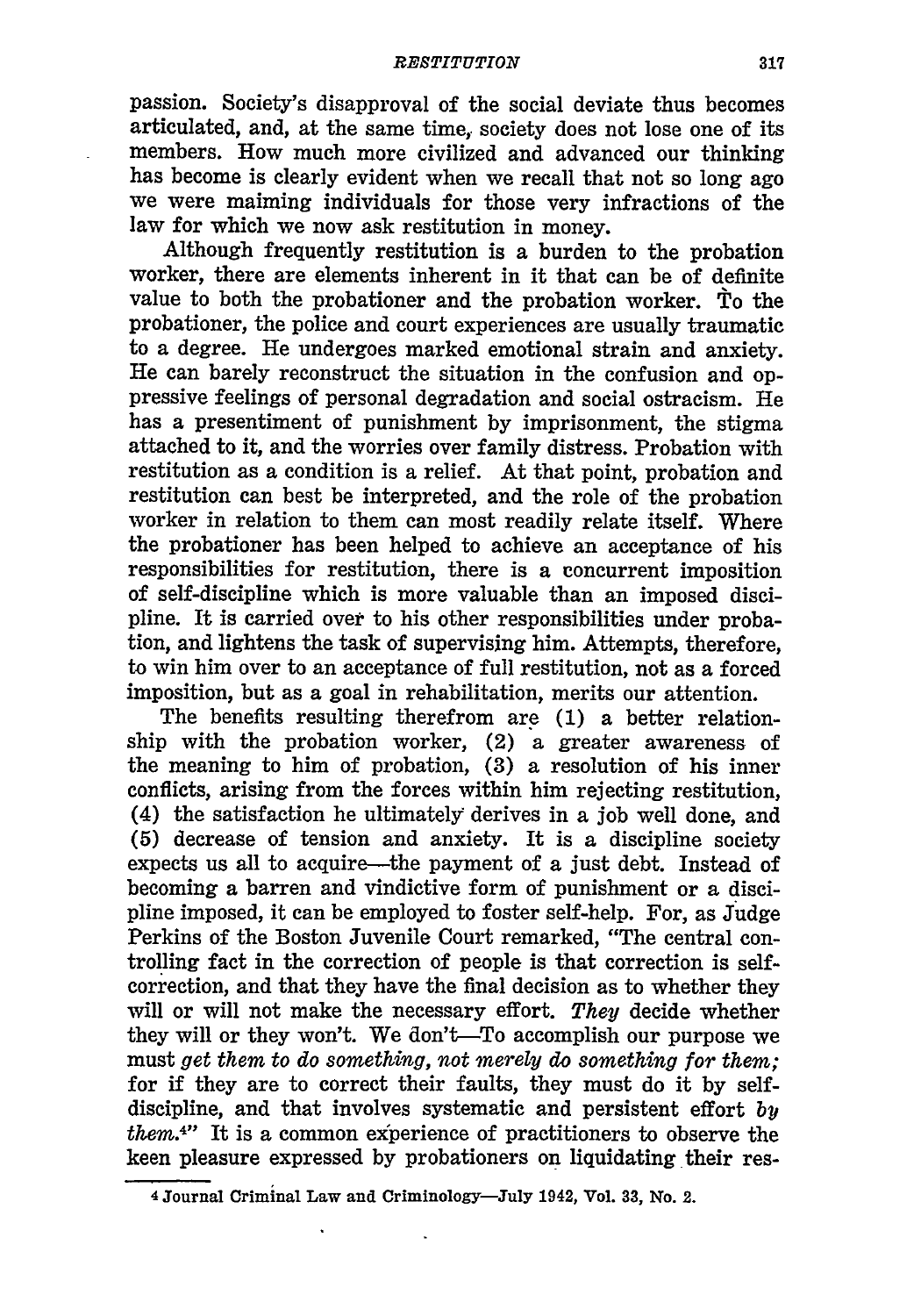titution account-the sense of squaring themselves with society, the satisfaction they derive in the respect given to them by the probation department, court and community; the relief from anxiety.

The following case may serve to illustrate the point:

S. E., 53 years old, was placed on probation for  $2\frac{1}{2}$  years, following his conviction of Attempted Grand Larceny, 2nd Degree. By means of two forged promissory notes, he and a co-defendant obtained a large sum of money from a firm with which he had done business for several years. His participation in the offense was related to his efforts to preserve his business during a period of reverses. A condition of his probation was that he make restitution "in accordance with terms established by the Probation Department." On the day he was placed on probation, he was a sad spectacle-depressed, bewildered and at a loss as to how to set about making restitution of a sum of several thousand dollars. The probation worker attempted to meet these basic realities with him: probation for  $2\frac{1}{2}$  years, full restitution, no further conflict with the law. After a full discussion of his financial capacities as a commercial agent, an attempt was made to bring him to participate in plans around the terms of his restitution payments. The nature of these discussions, his participation in working out a plan satisfactory to him, tended to reduce his anxieties. It was thus possible, through restitution, to establish a good relationship with the probationer, free him from tension, and help him to face reality.

Some time later, but early in his probation, he fell into arrears, and was assailed by panic. Two months arrears brought him threats of imprisonment from the complainant's attorney. When S. E. received a letter from the Probation Department, requesting him to appear on a day other than his usual reporting day, he said a tearful goodbye to his family, and appeared at the office expecting to be sent to prison. When he realized that efforts were being made to assist him, tension snapped and he burst into tears. When it was explained to him that the terms of restitution could be readjusted to his income, he was relieved.

Thereafter, he was less tense and anxious about his restitution. There is little question as to his liquidation of it. It would seem that, in this case, restitution was used as a constructive tool, individualized to meet his particular needs—releasing him from the enervating effects of his anxieties, which immobilized him.

An example of how restitution can become a destructive force and impede progress on probation is the case of E. K., age **55,** who had been convicted of conspiracy involving a public utility where he had been employed for many years. He was placed on probation for three years, and ordered to make restitution of \$1,000. Faced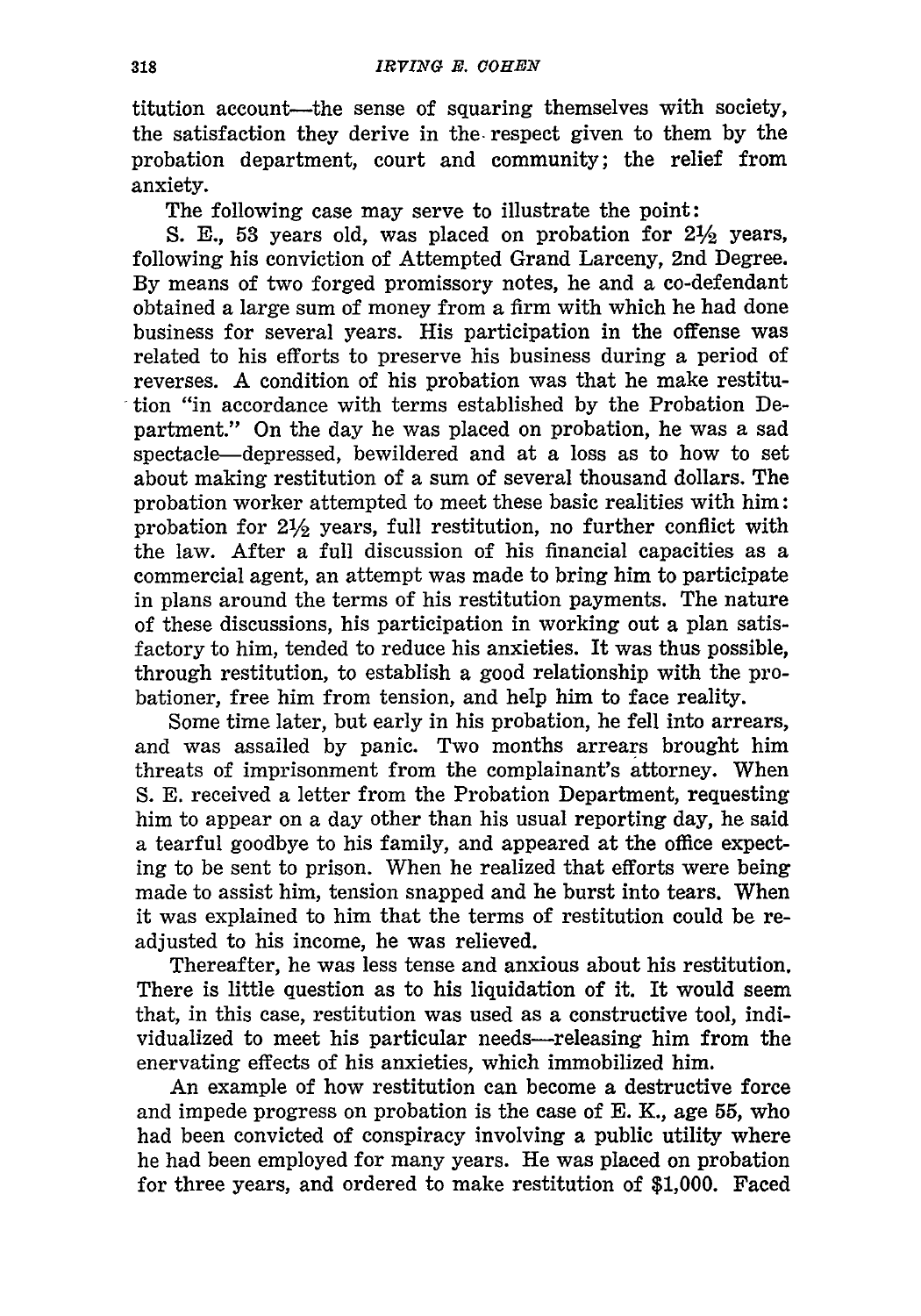with permanent rejection by bonding companies, he felt stigmatized by probation, ashamed for his family and generally bitter. The probation worker took the court order literally, and exerted pressure to make him meet the restitution obligations. E. K. became increasingly antagonistic, and developed marked persecutory trends, until he burst all restraints, became hysterical, and accused the probation worker of "railroading him to prison." He continued payments, but never completed them.

From a restitution point of view, the case may be termed a partial success, but restitution was employed in a vacuum. It could have been used as an opening wedge in establishing a relationship of trust, confidence and security. Actually, it was unconstructive, both for the probationer and the worker. It forced the former to retire into a state of inadequacy and the latter into an authoritarian role.

In another respect, restitution can be a helpful factor in probation. While the probationer is working out the terms of his restitution with the probation officer, the latter has an opportunity to enter into the question of budgeting, an area not as yet fully exploited in probation services. It is common to a great many cases that the offender has come into conflict with the law because of his inability to live within his means. As he makes restitution, the necessity for this may be woven into a budgetary practice, so that the probationer acquires a clearer picture of income and expenditure. The careless dribbling away of surplus without realization is replaced by a more methodical, systematic attempt to live within one's means. The self-discipline developed by regular restitution payments is carried over to the problem of living within a budget. The combination of satisfying emotions around the knowledge of being able to conform to the restitutional obligations; the ability to plan one's expenditures and accumulate some savings, all tend to give the probationer a sense of self-worth and self-rehabilitation that is really enduring. Add to this the benefits to the probationer's family life when economic pressures are reduced, and we observe that the advantages flow to the members of the probationer's family as well as to him.

The case of C. M. would seem to illustrate these points. Age 28, the father of two children, he was one of the co-defendants in the public utility offense. Undisciplined and impulsive, **C.** M. was constantly running into arrears in his restitution and rationalizing his inadequacies by blaming his wife for the dissipation of funds. Several questions had to be answered: (1) Was he resisting restitution as a condition of his probation, (2) What was the real extent of his earnings, (3) What was the wife's place in the situation, (4) Were there any other factors which might account for the dissipation of funds.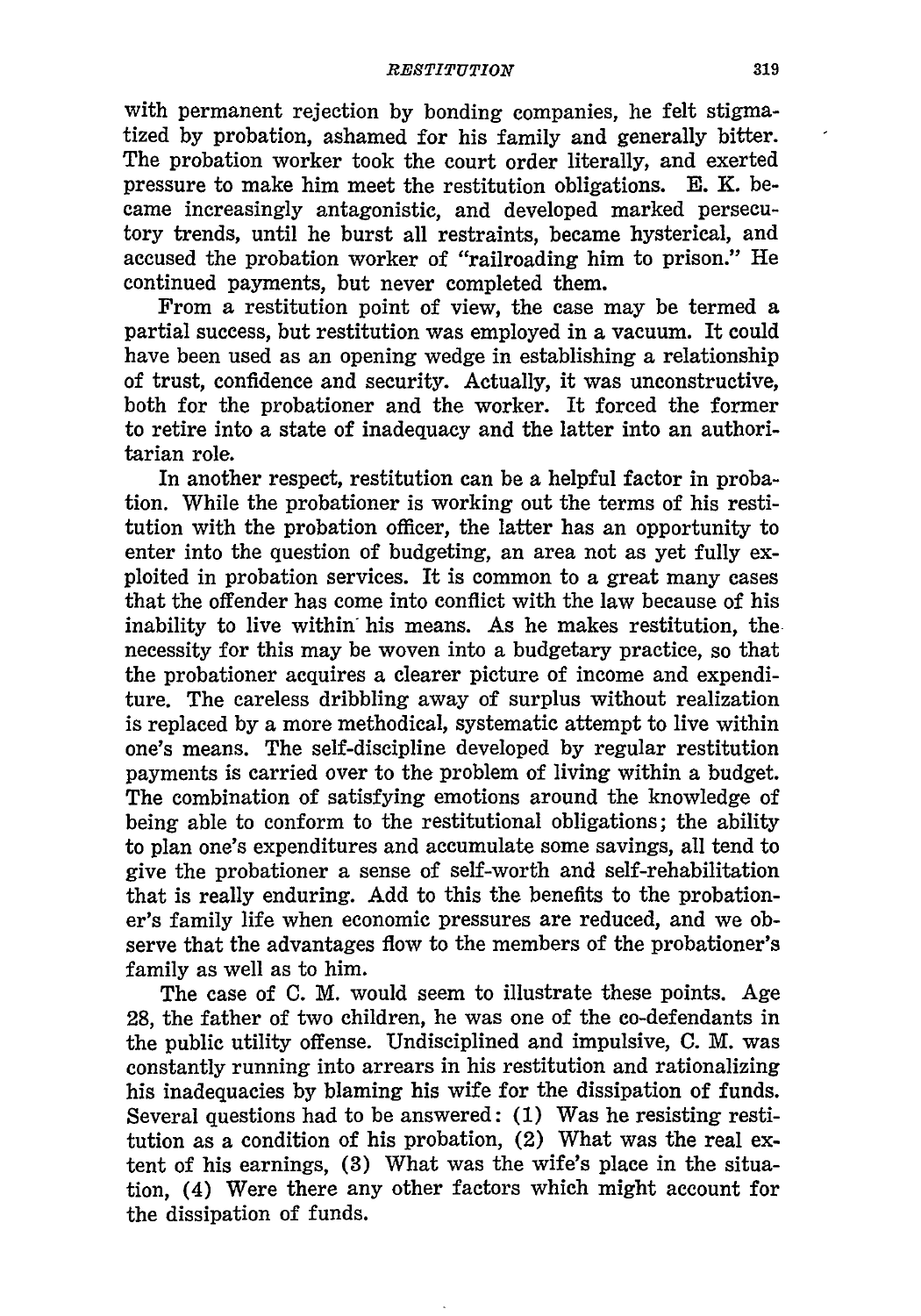The first two questions answered themselves in that **C.** M. had been making efforts at restitution for some time and had a comparatively small balance outstanding; that, as a skilled mechanic employed in a war production plant, he was earning a very adequate wage. The third and fourth questions were answered when both C. M. and his wife were invited for a discussion of the problem. C. M. expressed his belief in the masculine prerogative of handing out varying sums of money to his wife from day to day, retaining the balance. When C. M. finished work for the day, and stopped for a beer with his fellow-workers, he would feel "rich" with his excess funds and would treat others to drinks. It became apparent that the problem called for the planning of a budget and the setting aside of a definite amount for restitution payments. C. M. and his wife were encouraged to jointly fix a budget, which they agreed to try. The fact that the probationer thereafter liquidated his restitution and Mrs. M. stopped complaining seemed to prove that it was the proper step. The final proof was Mrs. M.'s ability to live within her means when she received an assigned portion of his wages, after C. M. joined the merchant marine. Restitution in this case was the wedge by means of which the family was oriented to a planned financial basis.

Emphasizing the restitutional aspects of probation for its constructive elements, and thereby bringing about an integration of both, would bring the cry that probation would be made a collection agency. On this ground, too many workers fail to see the important use to which restitution can be put to win the cooperation of the community. Even ignoring the probationer's welfare, which is a basic consideration and, next to the protection of society, the raison d'ètre of our work---probation itself derives a benefit therefrom, even at the risk of being labelled a collection agency. The community finds it difficult to understand probation theories and subtleties. To gain its support we must give concrete evidence of accomplishment. The recovery of \$594,811.11 to the community in criminal cases, as reported by one department<sup> $5$ </sup> in ten yearsmost of them depression years, and the recovery to the community in 1942 of \$15,079.54 by another department<sup>6</sup> is easily understood by the public. Probation thereby acquires a lustre that no amount of theorizing can achieve for it. The average person is unfamiliar with probation and is coldly objective. Even after hearing about the sympathetic understanding, guidance, etc., that probation brings to the probationer, he may still feel that the expenditures made for the maintenance of this service are unjustified. He becomes an easy prey to demagogic appeal. One sure method of

**<sup>5</sup>** Probation Department-Court of General Sessions, New York-Jan. **1927-** Dec. **1936.**

**<sup>6</sup>** Probation Department-Supreme Bench of Baltimore City.